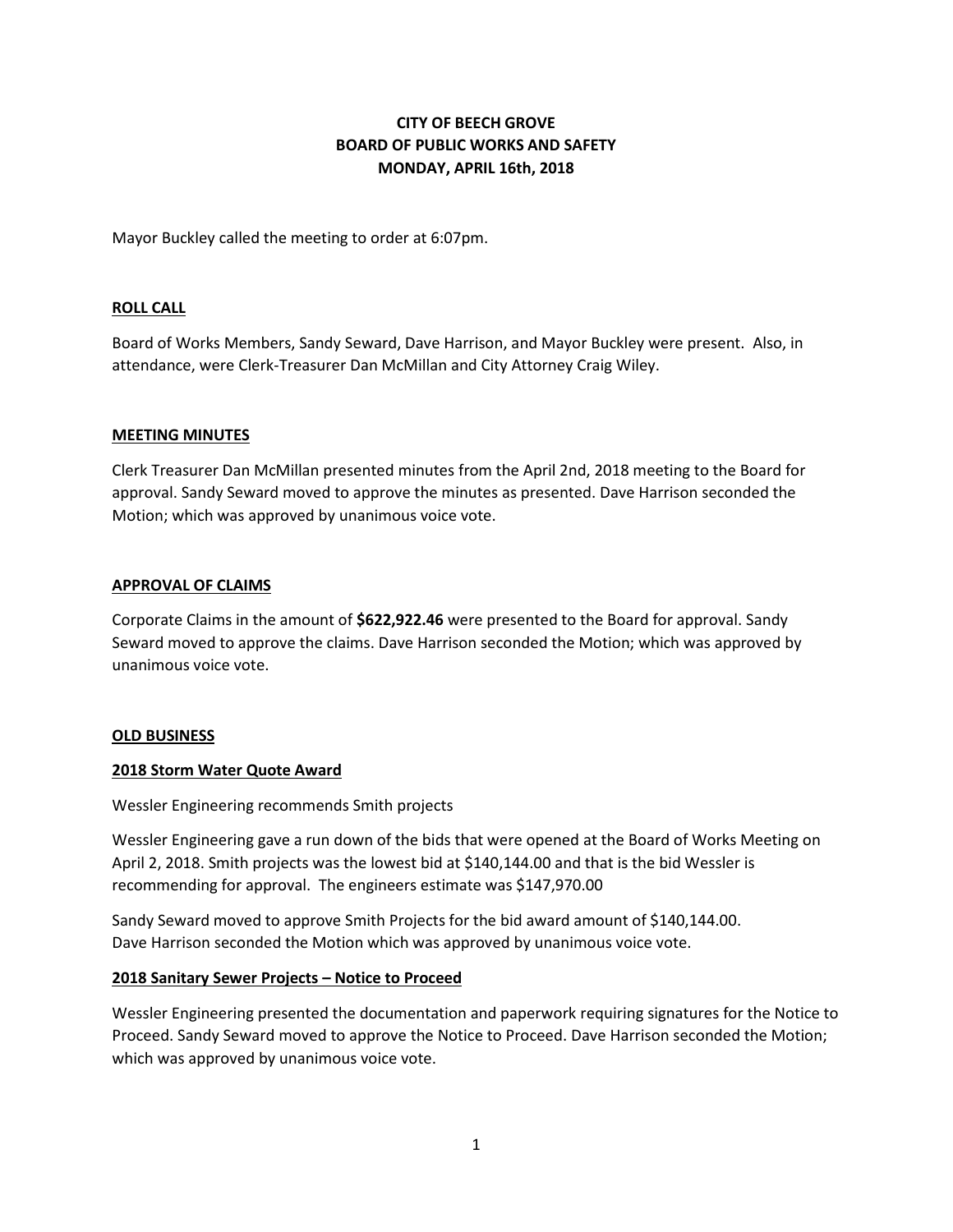## **Miller Pipeline Notice to Proceed**

Wessler reported that the condition is not such that it is an imminent failure but is in an area that has been rehabbed before. It does have some structure issues and it is next up on the list in terms of prioritizing.

Sandy Seward moved to approve Miller Pipeline to proceed with the project. Dave Harrison seconded the Motion which was approved by unanimous voice vote.

## **NEW BUSINESS**

## **Bid Opening for Ambulance Refurbishing**

Sandy Seward opened the only sealed bid received.

Fire Services- \$126,261.00

The bid will be given to the Chief for review.

A recommendation will be made at the May 7, 2018 Board of Works Meeting.

## **Professional Service Agreement United Consulting**

United Consulting presented an agreement for pavement inventory and pavement assessment plan. INDOT requires the contract to be renewed every two years. This is a fresh plan. Currently the City has no more roads that are rated one.

Sandy Seward moved to approve the agreement with United Consulting. Dave Harrison seconded the Motion; which was approved by unanimous voice vote.

## **Disclosure to Board**

Mayor Buckley read a disclosure regarding an emergency sewer collapse behind 89 North 16<sup>th</sup>. This repair caused a back-up in the Main away from the collapse. The cost was \$10,825.00. Per IC Code 5-22-10-4 emergency conditions gives us the right to make the emergency repair.

## **Promotion Beech Grove Fire Department**

Chief Cheshire read a request asking permission to promote Michael Mills to Lieutenant. This promotion has been approved by the Merit Board. Upon approval his base salary will increase to \$2,724.80 beginning April 21, 2018.

Lieutenant Mills thanked the Department and the Board for his promotion.

Sandy Seward moved to approve the promotion. Dave Harrison seconded the Motion; which was approved by unanimous voice vote.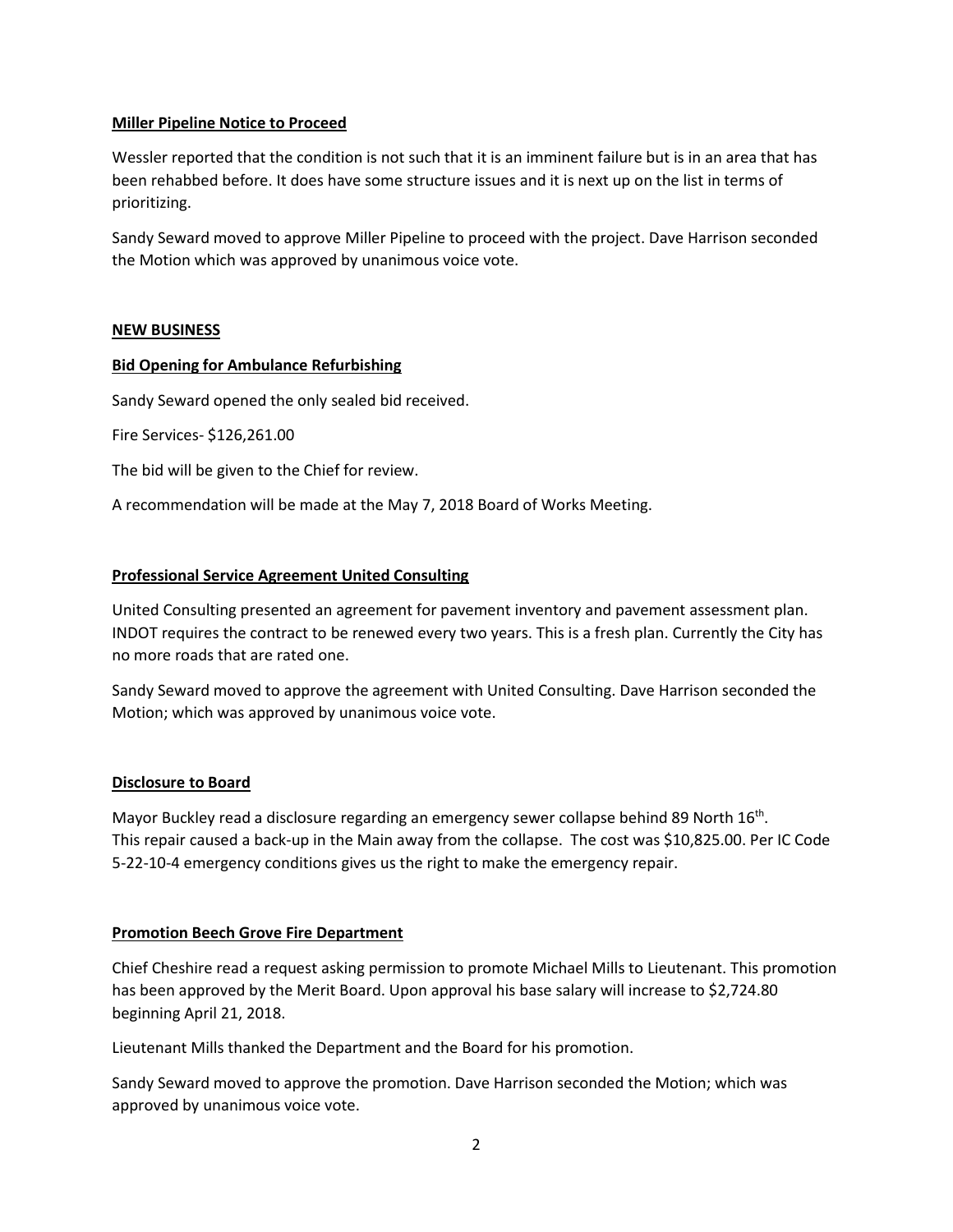# **Octoberfest 2018 Holy Name Catholic Church – October 5th & 6th**

Holy Name is requesting permission and assistance listed below from the City of Beech Grove for their annual Octoberfest

-Closure of North 16<sup>th</sup> Avenue between Albany Street and Main Street, including barricades from street traffic beginning, Friday, October 5, 2018 at 1:00pm through Sunday, October 7, 2018. This time period includes set -up, tear-down and time of event.

-Trash totes and recycle totes

- Tables from the Parks department
- Temporary sewer line connection and hook up for the use of portable restroom facilities on site

- placement of promotional banners and assistance in placement of the banners

Holy Name will in a timely fashion advise all the neighbors of the event.

This is event is open to the public and all are invited to attend.

Sandy Seward moved to approve, pending Holy Name providing proof of insurance naming the City of Beech Grove as additional insured. Dave Harrison seconded the Motion; which was approved by unanimous voice vote.

# **Amusement License Renewals**

Beech Grove Bowl– 3 VFW-1 American Legion-1 D's Taps-1 Fraternal Order of Eagles -2 O'Gara's –1 Johnny O's -1 Silver Bullet -2 Harvey's Tavern-1 Grove Sports Bar & Eatery-1

Chief Swartz has reviewed the licenses and approved.

Sandy Seward moved to approve the renewals. Dave Harrison seconded the Motion; which was approved by unanimous voice vote.

# **Conflict of Interest Disclosure Statement**

Tara Wolf is a Council appointed RDC Member and her husband is employed by Crossroads Engineers. Crossroads Engineers is performing work for both the City and the RDC. Tara will abstain from voting on payments to Crossroads Engineers.